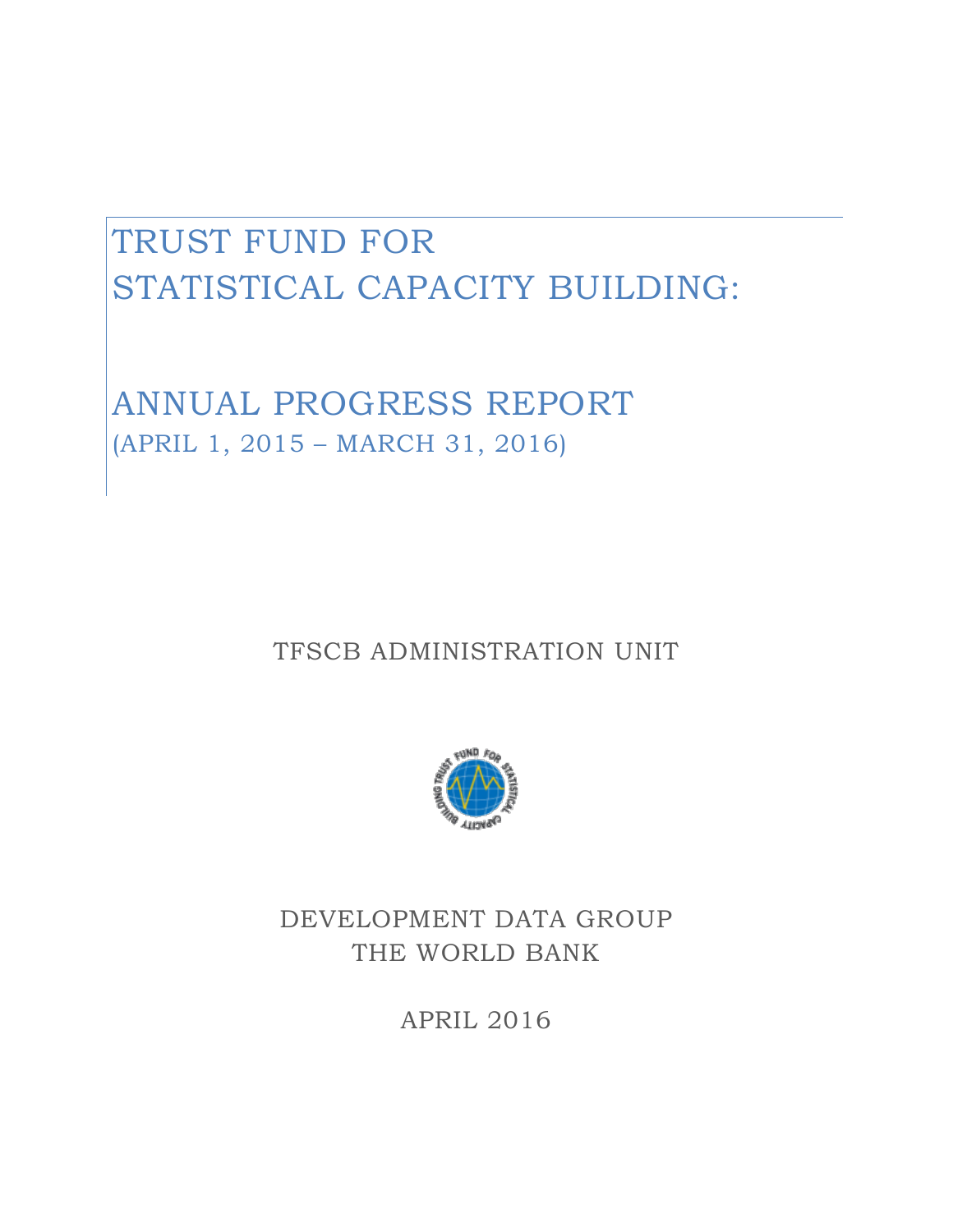# **List of abbreviations and acronyms**

| AP           | TFSCB Advisory Panel                                                      |
|--------------|---------------------------------------------------------------------------|
| <b>BAPS</b>  | Busan Action Plan for Statistics                                          |
| GRM          | Grant Reporting and Monitoring application                                |
| <b>HLP</b>   | High-Level Panel                                                          |
| MAPS         | Marrakech Action Plan for Statistics                                      |
| MDG          | Millennium Development Goals                                              |
| NSDS         | National Strategy for the Development of Statistics                       |
| OECD         | Organization for Economic Cooperation and Development                     |
| PARIS21      | Partnership in Statistics for Development in the 21 <sup>st</sup> Century |
| <b>SCB</b>   | <b>Statistical Capacity Building</b>                                      |
| <b>SRF</b>   | <b>Statistics for Results Facility</b>                                    |
| <b>SRFCF</b> | Statistics for Results Facility Catalytic Fund                            |
| TFSCB        | Trust Fund for Statistical Capacity Building                              |
| TTL          | Task Team Leader                                                          |
|              |                                                                           |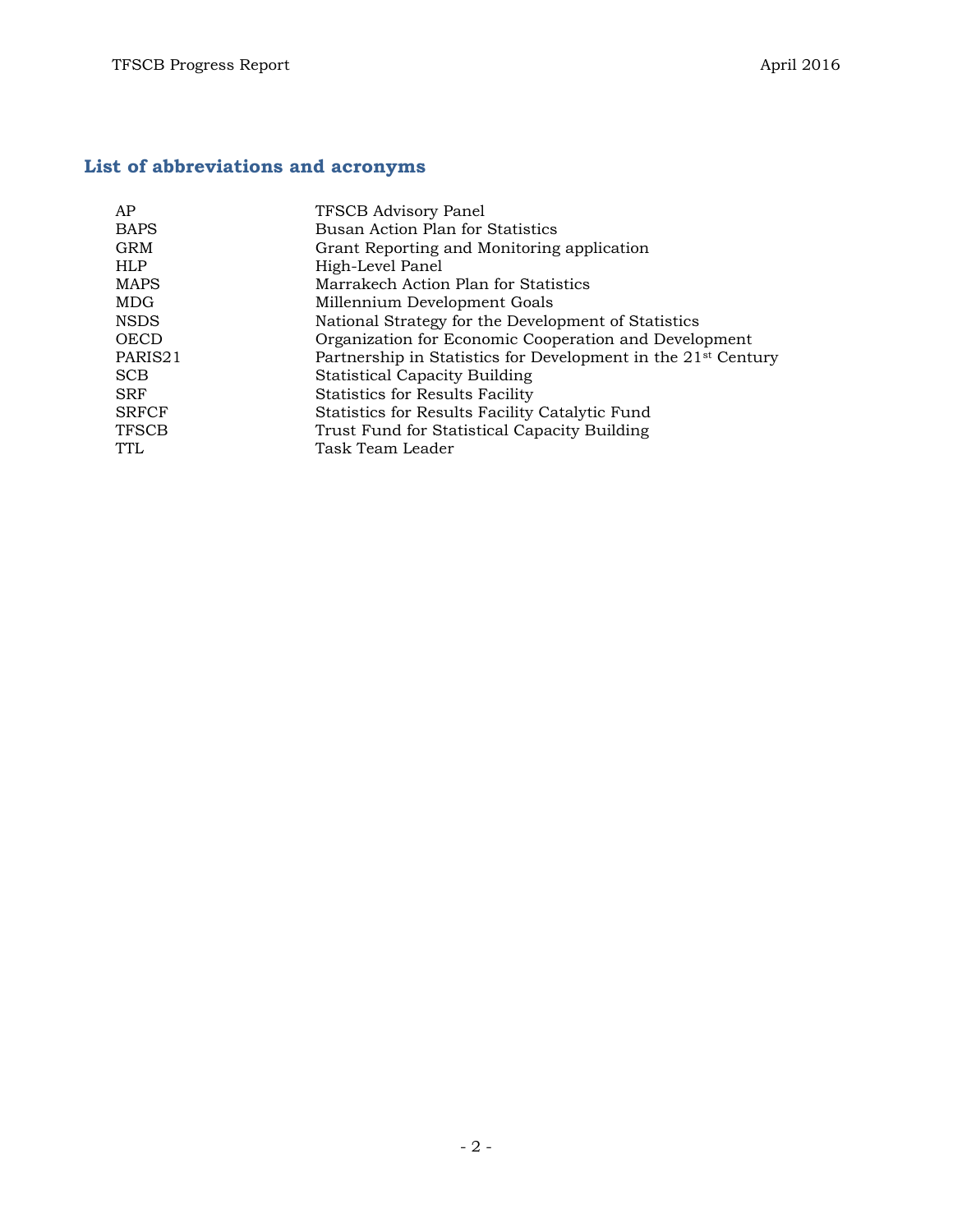$\overline{a}$ 

# **TRUST FUND FOR STATISTICAL CAPACITY BUILDING PROGRESS REPORT APRIL 2016**

# **HIGHLIGHTS**

1. The year 2015 has seen a major change in the remit of the TFSCB in that it has now taken on the funding of data production projects (funding for surveys) in addition to its tried and proven support of statistical capacity building projects in the broader sense. This expansion of its scope was made possible by receiving an additional contribution of \$23 million from the UK/DFID and a commitment of \$3 million from the government of the Republic of Korea.

2. A record total of 32 new project proposals were approved over the past year, of which 4 are from the new data production window. Total commitments to new capacity building and data production projects amounted to \$16 million.<sup>1</sup>

3. Since the TFSCB was established, 268 projects have been approved and the total disbursement/commitment is around \$67 million. Projects have been approved in all regions, with the largest number, 85, in Sub-Saharan Africa.

| <b>Region</b>                       | <b>Total Commitments and</b><br><b>Disbursements</b> |
|-------------------------------------|------------------------------------------------------|
| <b>Sub-Saharan Africa</b>           | \$23.3                                               |
| <b>East Asia and the Pacific</b>    | \$7.8                                                |
| <b>Europe and Central Asia</b>      | \$7.2                                                |
| Latin America and the Caribbean     | \$9.3                                                |
| <b>Middle East and North Africa</b> | \$2.7                                                |
| <b>South Asia</b>                   | \$2.9                                                |
| <b>Global</b>                       | \$13.7                                               |
| <b>Total</b>                        | \$67.0                                               |

*Table 1: Project Commitments and Disbursements by Region from 2000 to 2015 (millions of US Dollars)*

4. Of the 268 approved projects, 201 have been completed and closed. 54 projects are currently being implemented and an additional 13 have been approved, but activities have not yet started because of the need to prepare and sign grant agreements.

5. TFSCB III – the current version of the Trust Fund – has been extended through 2020, which means that projects can be approved until the end of 2018. Following the exit of the Netherlands and Canada from TFSCB III in 2014, DFID later was joined by the Korean government as the newest member of the TFSCB III in June 2015.

<sup>1</sup> Due to the record number of proposals received for the Fall Window in 2014, the approvals process for the 2014 Fall Window moved into calendar year 2015, resulting in a higher than usual level of commitments and disbursements for this specific year.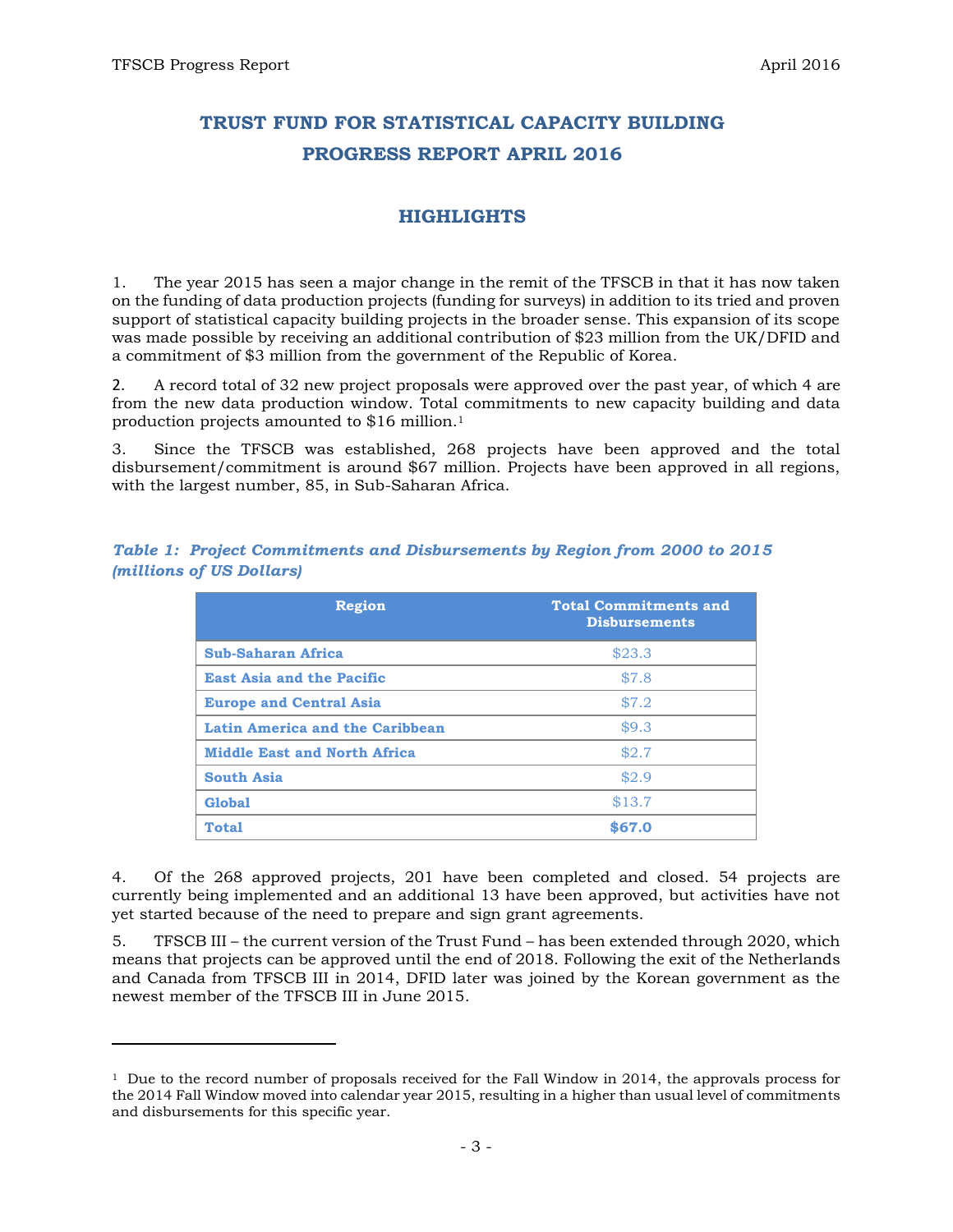6. Over 2015, the Government of Korea released the first annual tranche of \$1 million and DFID disbursed \$9 million from their new commitment. Of the \$59 million provided for the TFSCB III program (from donors, investment income and transfers from TFSCB I and II), \$51 million has been allocated, leaving around \$9 million available for new projects (not including future tranche releases).

7. The 2016 Advisory Panel Report noted that several important changes took place in the TFSCB program over the past year, as noted regarding the new Data Production window described later in this report. The expansion of coverage of the TFSCB should lead to closer cooperation between the TFSCB program and respective responsible policy units at the World Bank, as well as with international donor community involved with SDGs and with policy makers.

8. Despite these improvements to the TFSCB program, the 2016 Advisory Panel report did point out that issues of ownership and sustainability of projects will still need to be addressed. The overall aim of the TFSCB program should be to contribute to a complete integration of the grant-funded data production and other technical assistance into the country's National Strategy for the Development of Statistics (NSDS) or corresponding statistical plan. That said, it is also important to continue the support of the TFSCB's "traditional projects", including creating new or updating existing NSDS, which continue to play a strong role in statistical capacity building in general.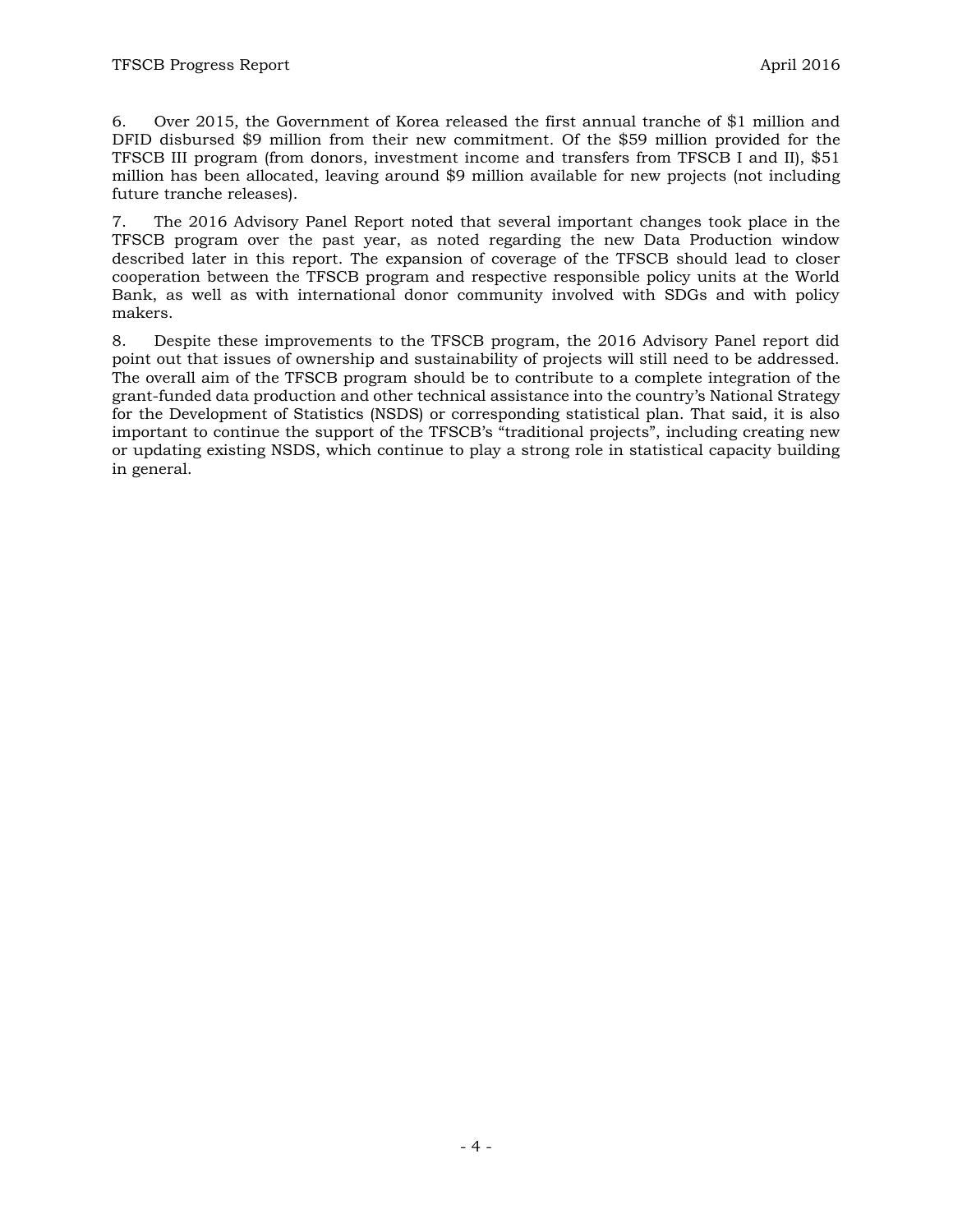## **1. Introduction**

The Trust Fund for Statistical Capacity Building (TFSCB) is a multi-donor trust-fund, administered by the World Bank, and closely coordinated with the work of the Partnership in Statistics for Development in the 21st Century (PARIS21) and other donors as part of the worldwide effort to reduce poverty by strengthening the evidence base for decision making.

Over the years, the TFSCB has been repositioned to meet new demands. Due to the internationally driven identification of data gaps in connection with the SDGs, and to meet the increased demand for data and indicators, the TFSCB initiated in Fall 2015 a pilot window for funding of data production projects, and in particular household surveys. This expansion of the TFSCB mandate was made possible by additional contributions to the TFSCB from UK/DFID and the Government of the Republic of Korea.

### **2. Progress in 2015**

l

#### **2.1. Expanding TFSCB Coverage to Data Production**

The Fall 2015 TFSCB Window launched a pilot window in "Data Production" (household surveys, National Accounts, economic statistics, etc). These projects can support a budget above the standard \$500,000 ceiling, helping to increase the amount of commitments for the 2015 windows to \$14 million. 16 non-NSDS projects were approved, including three grants for implementation of high priority activities outlined in individual countries' NSDS (such as Sustainable Agriculture, Gender Statistics, Health Statistics, and Innovative Approaches), three grants for advancing the implementation of Open Data in developing countries and 4 grants from the Data Production window.

### **2.2. TFSCB Investments in Statistical Capacity**

Since its inception, the TFSCB program has approved 268 separate projects over a fifteen year period. Out of this number, 189 are or have been country specific, providing support to statistical capacity building in more than 80 countries in all of the Bank's regions. The Annex to this report provides information on active and pending projects. In calendar year 2015, a total of 32<sup>2</sup> projects were approved, of which 19 were country specific and 13 were global or regional in scope. No NSDS submissions were received during this period. The total value of the approved projects in calendar year 2015 was \$14 million.

Figure 1 shows the rate of approval of projects for each year since 2000, distinguishing between country specific and regional or global projects. It is difficult to identify a firm trend in approvals over time. Changes from year to year are more likely to reflect the level of available funds as much as any underlying changes in demand. There is some suggestion of an increasing level of approvals from 2007 to 2010 in both country specific and global projects. The low amount in 2013 reflects low funds availability at the time, rather than a lack of interest on the part of TTLs. In contrast, the large jump in 2015 is a result of the combination of a spill-over of approvals from the Fall 2014 Window, as well as the introduction of the pilot Data Production Window in the Fall 2015 Window.

<sup>2</sup> This number is higher than usual. A record number of proposals were approved in the Fall 2014 TFSCB Window, leading to a delay in system approval to calendar year 2015.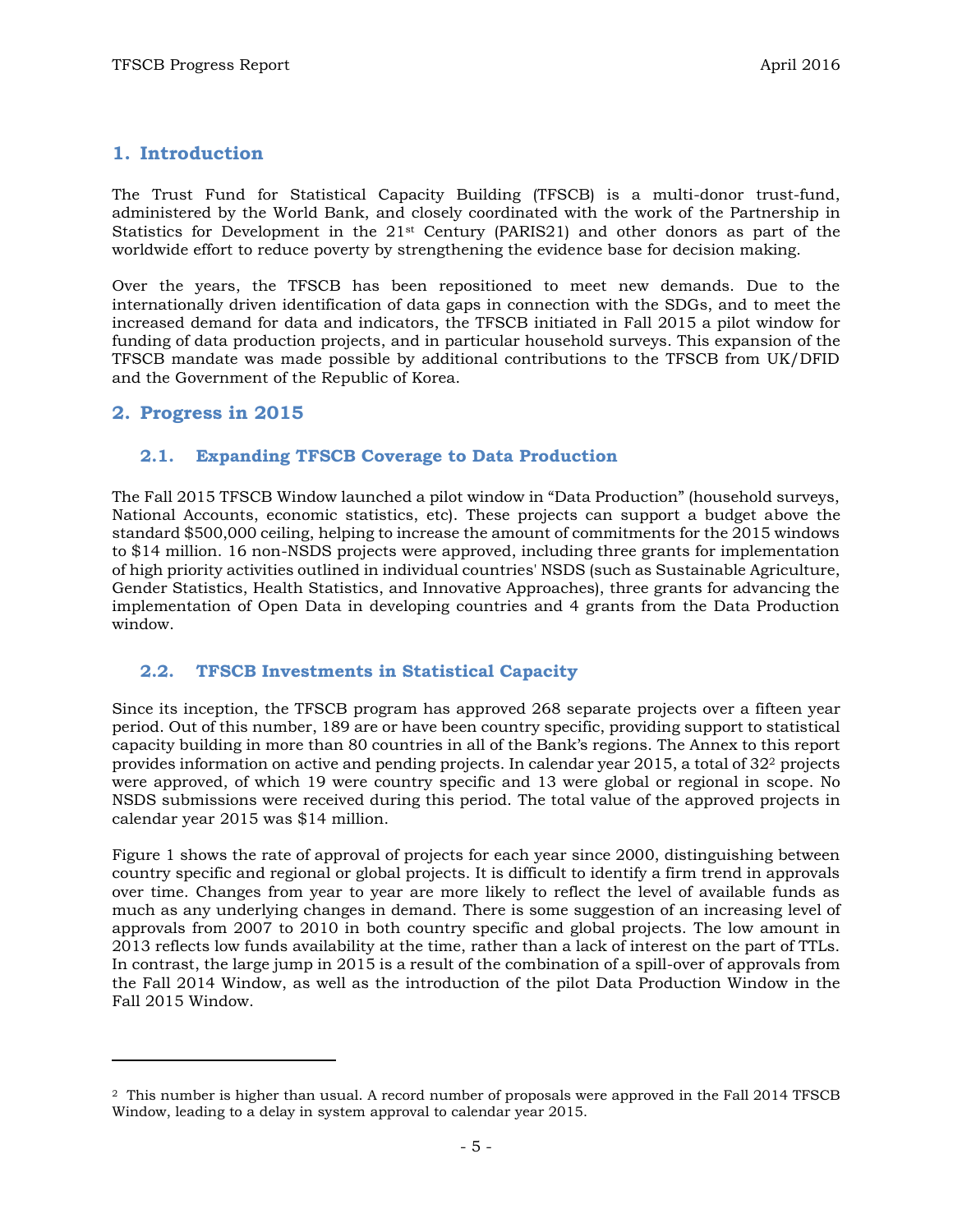l



# *Figure 1: Number of Projects by Calendar Year of Approval*

As can be seen from Table 2, the largest investment by the TFSCB program has been in Sub-Saharan Africa, accounting for 35 percent of the total.

## *Table 2: Project Commitments and Disbursements by Region and Type of Project from 2000 to 2015 (millions of US Dollars)*

|                                           | <b>SCB</b><br><b>Projects</b> | <b>NSDS</b><br><b>Projects</b> | <b>Mixed SCB</b><br>& NSDS<br><b>Projects</b> | Data<br>Prod. | <b>Other</b><br>Proj. $3$ | <b>Total</b> |
|-------------------------------------------|-------------------------------|--------------------------------|-----------------------------------------------|---------------|---------------------------|--------------|
| <b>Sub-Saharan Africa</b>                 | \$11.5                        | \$2.7                          | \$5.4                                         | \$3.7         | \$0.0                     | \$23.3       |
| <b>East Asia and the Pacific</b>          | \$5.1                         | \$1.3                          | \$1.4                                         | \$0.0         | \$0.0                     | \$7.8        |
| <b>Europe and Central Asia</b>            | \$5.1                         | \$0.9                          | \$1.2                                         | \$0.0         | \$0.0                     | \$7.2        |
| Latin America and the<br><b>Caribbean</b> | \$7.3                         | \$1.3                          | \$0.7                                         | \$0.7         | \$0.0                     | \$9.3        |
| <b>Middle East and North Africa</b>       | \$1.3                         | \$0.2\$                        | \$0.5                                         | \$0.0         | \$0.0                     | \$2.7        |
| <b>South Asia</b>                         | \$1.7                         | \$0.8                          | \$0.5                                         | \$0.0         | \$0.0                     | \$2.9        |
| <b>Global</b>                             | \$8.2                         | \$0.1                          | \$0.0                                         | \$4.5         | \$0.9                     | \$13.7       |
| <b>Total</b>                              | \$40.3                        | \$7.4                          | \$9.5                                         | \$8.9         | \$0.9                     | \$67.0       |
| <b>Percentage</b>                         | 60%                           | $11\%$                         | 14%                                           | 13%           | $1\%$                     |              |

<sup>3</sup> "Other Projects" include an evaluation project and support for participation in important workshops and conferences.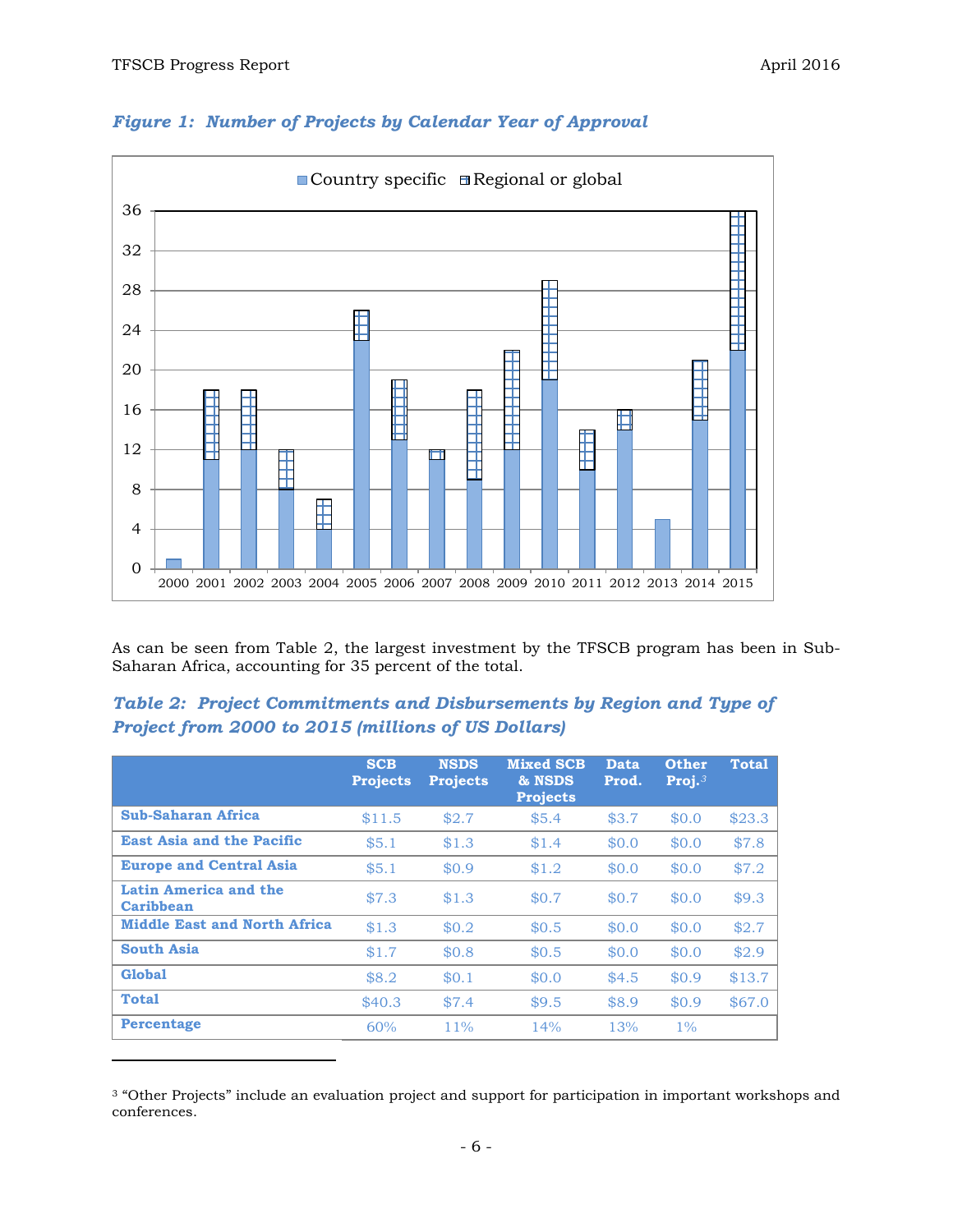## **3. Administration and Finance**

#### **3.1. Contributions and Financial Status of TFSCB**

The financial status of the TFSCB as of March 10, 2016 is shown in Table 3. Of the \$59 million provided to TFSCB III from donor contributions, investment income and transfers from TFSCB I and II, \$51 million has been allocated/committed, leaving about \$9 million available for new projects.

#### **3.2. Monitoring Project Performance**

The biannual assessment of the Task Team Leaders (TTLs) and the management responsible for the projects - undertaken through the World Bank's grant reporting mechanism (GRM) indicates that most projects have successfully carried out the planned activities and have achieved or are likely to achieve the intended objectives.

Supervision of projects has, for the most part, not posed any major problems. As most World Bank country units have provided sufficient resources for supervision, only a few TTLs have needed supervision funds allocated centrally from TFSCB III. However, the Administration Unit recognizes that fragile states may require special attention, especially in cases where lack of budgetary support for supervision from the World Bank's country unit results in inability to initiate or implement projects despite countries' requests. A small budget is also being offered to TTLs of recently closed projects to submit a more detailed project report than what is required by the World Bank's internal systems.

#### *Table 3: TFSCB III Financial Status (Millions of US Dollars)*

| <b>TFSCB III</b>                                                         |        |  |  |
|--------------------------------------------------------------------------|--------|--|--|
| A. Donor contributions, investment income and transfers                  |        |  |  |
| <b>B. Total allocation</b>                                               |        |  |  |
| B1. Allocation to projects                                               | \$45.7 |  |  |
| B <sub>2</sub> . Refunded to donors                                      | \$1.5  |  |  |
| B3. TFSCB oversight, proposal review, reporting & monitoring (2007-2015) | \$2.0  |  |  |
| B4. TFSCB project supervision (2007-2015)                                | \$0.2  |  |  |
| B5. Administration fee (2%)                                              | \$1.2  |  |  |
| C. Unallocated available funds $(C = A - B)$                             | \$8.7  |  |  |

### **4. Future Directions**

To maximize its impact, the TFSCB strives to respond to changes in the drivers of demand for support for capacity building, increase the visibility of statistical needs in the Bank's partner countries, catalyze increases in financing for statistics, focus on results, and ensure that its procedures and processes are cost effective and efficient.

Although we have seen progress over the past decade, development data remain a scarce resource. Given their value in measuring – and propelling – social and economic progress, the High-level Panel (HLP) on the Post-2015 Development Agenda called for a "data revolution." Consistent with the Busan Action Plan on Statistics (BAPS) and the HLP's recommendations, the TFSCB is putting special emphasis on supporting projects aiming at: (i) making government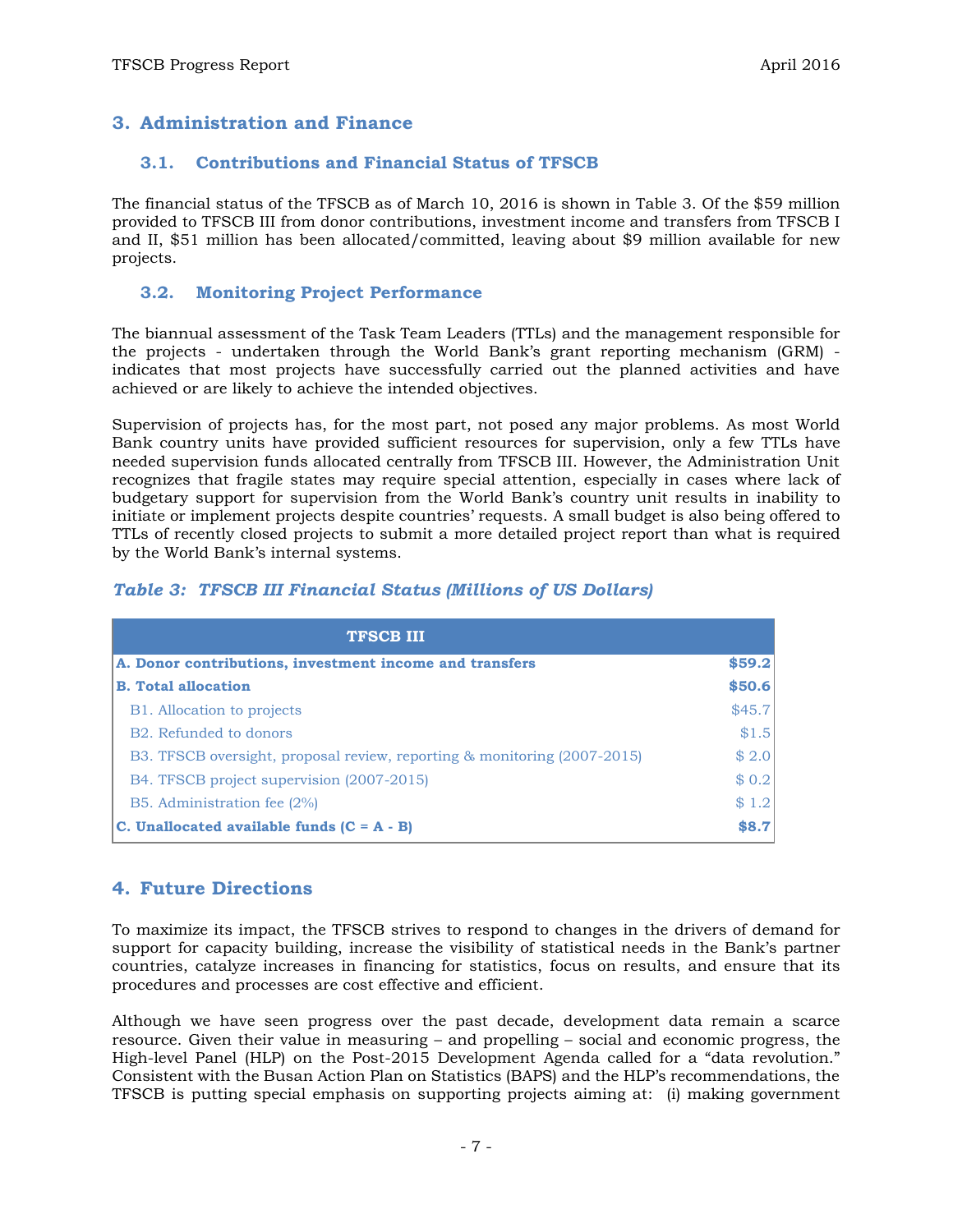data more accessible; (ii) improving the production and use of Gender Statistics; (iii) improving the data foundation for measuring sustainable development; and (iv) funding innovative approaches while continuing its support to help countries selectively strengthen their capacity to produce and disseminate statistics. The TFSCB's focus on emerging issues and successful adaptation to new data needs were also recognized by the Advisory Panel in their latest report.

Looking ahead, and following the recommendation of the Advisory Panel, the TFSCB will continue to review its sphere of influence and strive to further reconcile its original objective of developing and implementing national strategies for the development of statistics and statistical capacity building with emerging funding opportunities for subject matter areas. One example where the TFSCB has responded to the upcoming need for filling key data gaps in order to monitor the Sustainable Development Goals has been the launching of the new (and currently pilot) Data Production window in Fall 2015. Countries identified as "data deprived" or "vulnerable to data deprivation", and close to implementing a survey, have been invited to participate in this window. The Data Production grants are larger than previously and cover operational costs as well, thereby co-financing household surveys in several needy countries. Tentative plans have been drafted to continue to broaden the scope of the TFSCB in 2016 via a possible "Innovation Fund" window, prioritizing projects that advance innovations in the production, dissemination and use of data and statistics. For these new windows to be maintained the TFSCB would need to receive further funding from donors. It is believed however that focusing on filling data gaps for monitoring the SDGs, for example, could be attractive to a larger pool of donors.

The 2016 TFSCB Advisory Panel's Report is valuable in proposing new areas of support, suggesting strategies for increasing the donor base, and identifying potential improvements in TFSCB administration. Box 1 provides the key recommendations of the Advisory Panel (AP). The TFSCB Administration Unit is taking a hard look at implementing the AP's specific recommendations to leverage the most of TFSCB-funding activities and increasing the donor base while remaining relevant to global needs and challenges.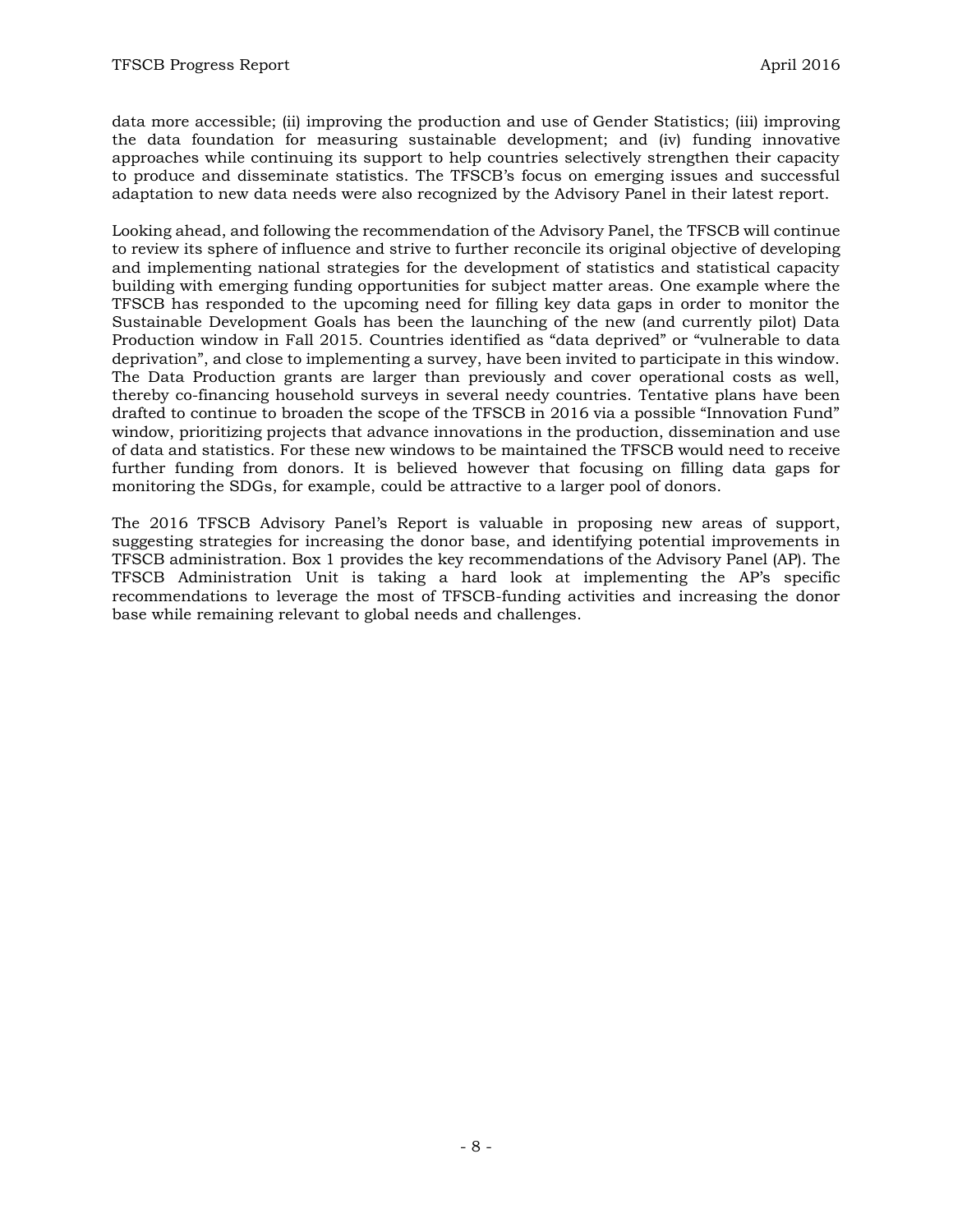# **Box 1: Key Recommendations of the 2016 Advisory Panel**

- 1. Encourage client countries to complement projects on Data Production with grants on SCB in order to both enhance and foster the sustainability of the capacity building aspects of household survey projects.
- 2. The TFSCB should continue to support SCB projects, including the creation of new or updating of existing NSDS programs, in order to reconcile new challenges with the original core objectives of the TFSCB.
- 3. Present case studies of successful TFSCB-funded projects on a national level to prospective donors and clients.
- 4. Collect best practices from successfully conducted Data Production and SCB projects, to be presented in a handbook on "Best Practices of Preparing and Implementing TFSCB Funded Projects".
- 5. Conduct concluding guided interviews with clients to assess ownership aspects of Data Production and to gather suggestions on how to foster ownership in future projects.
- 6. Increase the flexibility of TFSCB procedures to allow for Bank Executed grants in such cases where there is a manifest demand on the client side but a lack of administrative infrastructure for grant administration.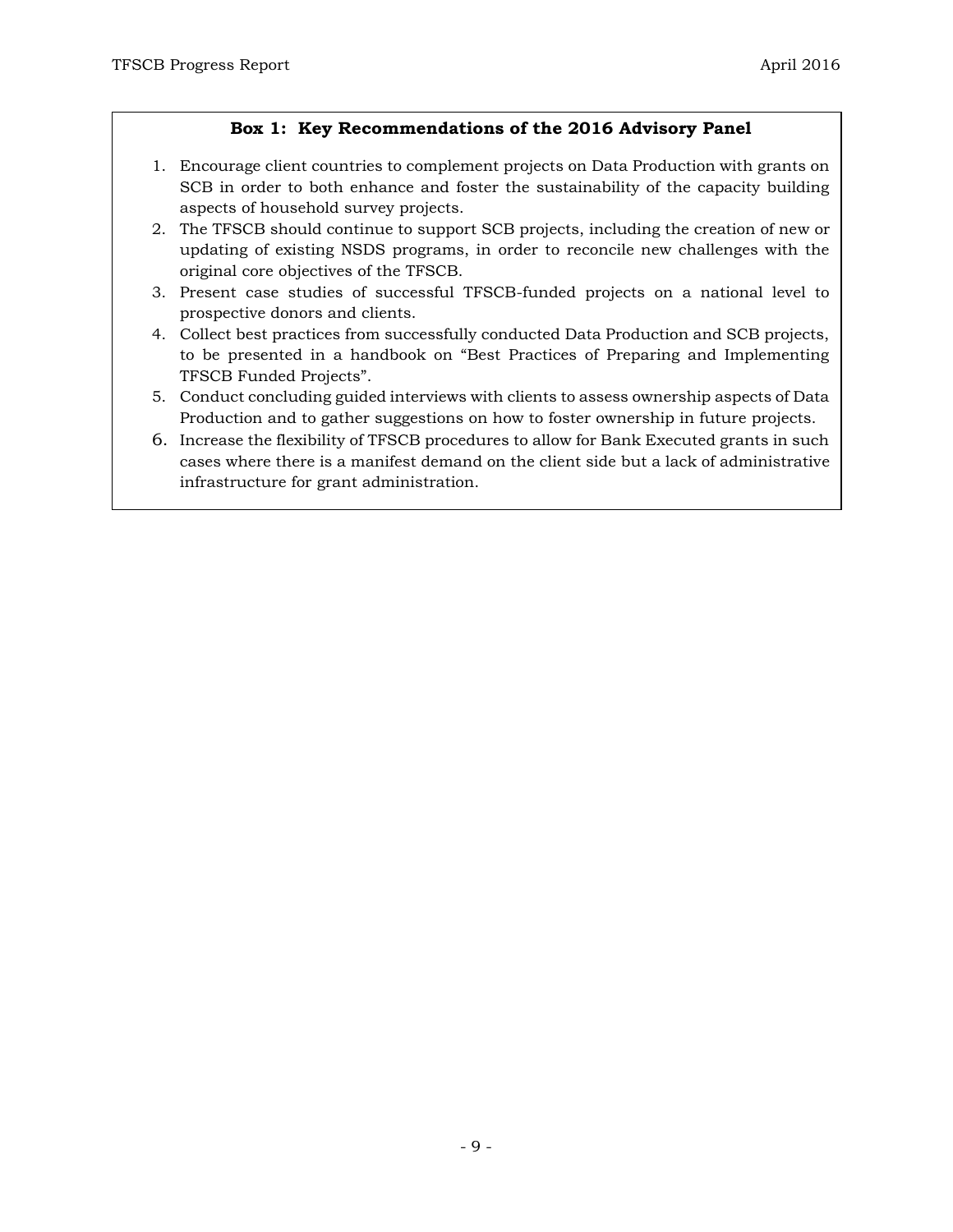# **ANNEX 1**

# **Active or Pending TFSCB Projects as of end-March 2016**

| <b>Country/Region</b>         | <b>Project Name</b>                                                          | <b>Financed</b><br>Amount $(\$)^1$ | Status <sup>2</sup> | Project Type <sup>3</sup> | <b>Approval</b><br><b>Year</b> |  |
|-------------------------------|------------------------------------------------------------------------------|------------------------------------|---------------------|---------------------------|--------------------------------|--|
|                               |                                                                              |                                    |                     |                           |                                |  |
| <b>Sub-Saharan Africa</b>     |                                                                              |                                    |                     |                           |                                |  |
| Cape Verde                    | <b>Statistical Capacity</b><br>Building                                      | 287,600                            |                     | <b>SCB</b>                | 2010                           |  |
| Niger                         | Trust Fund for<br><b>Statistical Capacity</b><br>Building                    | 299,156                            |                     | NSDS & SCB                | 2011                           |  |
| Togo                          | Support to NSDS<br>Implementation                                            | 375,842                            |                     | NSDS & SCB                | 2012                           |  |
| Mauritania                    | TFSCB Support to NSDS                                                        | 451,259                            |                     | NSDS & SCB                | 2013                           |  |
| Burkina Faso                  | ODRA and Drought<br><b>Risks</b>                                             | 300,000                            |                     | <b>SCB</b>                | 2014                           |  |
| Gambia                        | <b>Statistical Capacity</b><br>Building                                      | 435,000                            |                     | <b>SCB</b>                | 2014                           |  |
| Lesotho                       | Improvement of the HBS                                                       | 395,000                            |                     | <b>SCB</b>                | 2014                           |  |
| Mali                          | Improving the Quality<br>and Access to Data                                  | 450,000                            |                     | <b>SCB</b>                | 2014                           |  |
| Somalia                       | <b>Statistical Capacity</b><br>Building program                              | 500,000                            | Pending             | <b>NSDS</b>               | 2014                           |  |
| Sudan                         | <b>Statistical Capacity</b><br>Building                                      | 500,000                            |                     | <b>SCB</b>                | 2014                           |  |
| Zambia                        | <b>Strengthening Capacity</b><br>for Poverty & Economic<br><b>Statistics</b> | 250,000                            |                     | <b>SCB</b>                | 2014                           |  |
| Benin                         | <b>Statistical Capacity</b><br><b>Building</b>                               | 264,040                            | Pending             | <b>SCB</b>                | 2015                           |  |
| Ethiopia                      | Supporting Open Data<br>Initiative                                           | 300,000                            |                     | <b>SCB</b>                | 2015                           |  |
| Liberia                       | <b>Strengthening National</b><br>Statistics                                  | 500,000                            |                     | <b>SCB</b>                | 2015                           |  |
| Ethiopia                      | 2017 Population &<br>Housing Census                                          | 500,000                            | Pending             | <b>SCB</b>                | 2015                           |  |
| Sierra Leone                  | Support for the 2016<br>Integrated Household<br>Survey                       | 1,388,801                          |                     | DP                        | 2016                           |  |
| Tanzania                      | Mainland Household<br><b>Budget Survey</b>                                   | 2,300,000                          |                     | DP                        | 2016                           |  |
| Sub-Saharan Africa - Regional |                                                                              |                                    |                     |                           |                                |  |
| Africa                        | <b>Statistical Capacity</b><br>Building in the SACU<br>Region                | 470,000                            |                     | <b>SCB</b>                | 2015                           |  |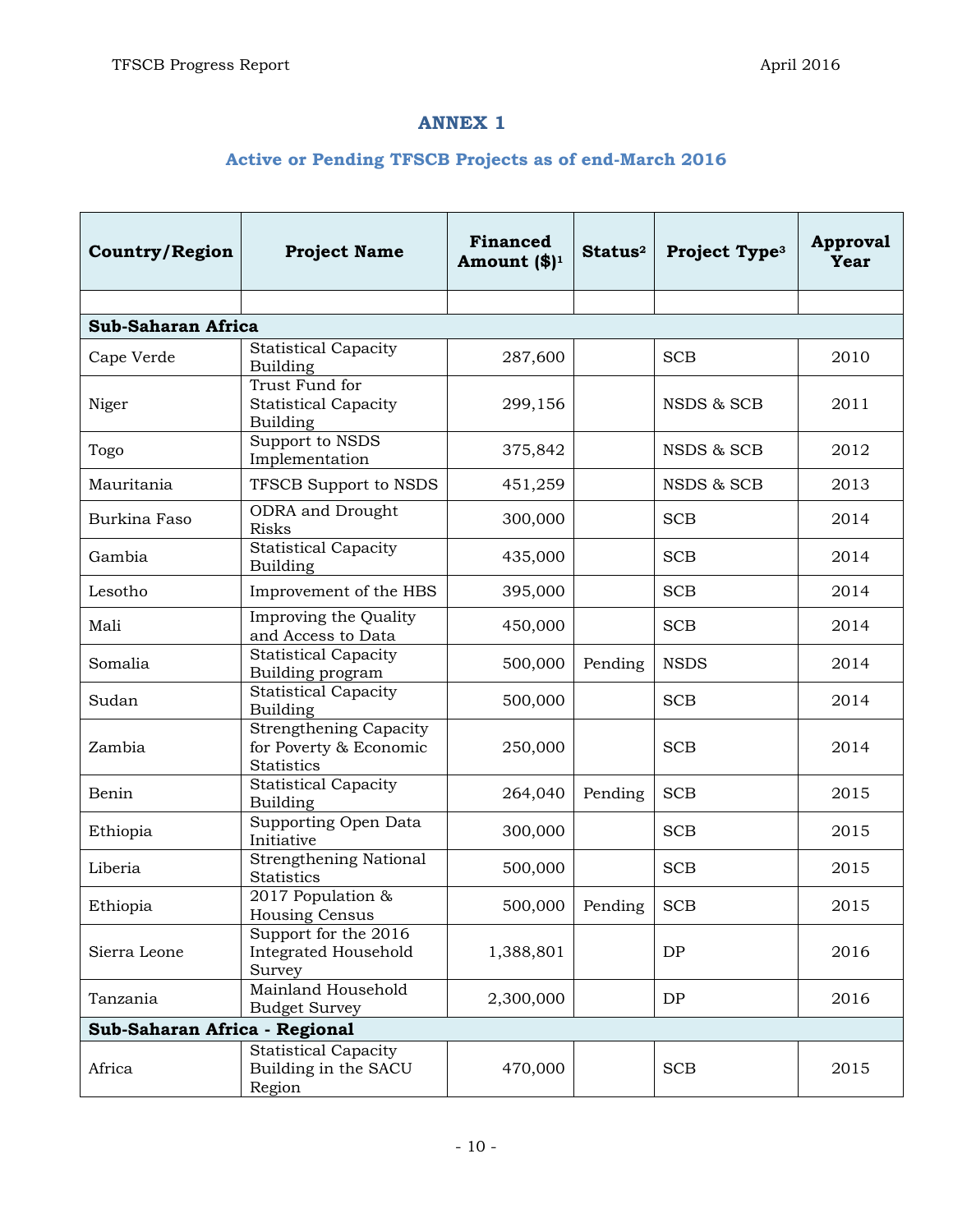| Africa                                    | Improving Statistics for<br>Sustainable Agriculture                                            | 442,000 |         | <b>SCB</b>  | 2015 |  |
|-------------------------------------------|------------------------------------------------------------------------------------------------|---------|---------|-------------|------|--|
| Africa                                    | West Africa Welfare<br>Survey Modernization<br>Program                                         | 489,200 |         | <b>SCB</b>  | 2015 |  |
| East Asia and the Pacific                 |                                                                                                |         |         |             |      |  |
| Vietnam                                   | Improvement of the<br>Dissemination of<br>Vietnam's National<br>Statistics                     | 308,300 |         | <b>SCB</b>  | 2012 |  |
| Myanmar                                   | Developing an NSDS                                                                             | 202,400 |         | <b>NSDS</b> | 2013 |  |
| Philippines                               | Updating the Philippines<br><b>NSDS</b>                                                        | 500,000 |         | <b>NSDS</b> | 2014 |  |
| Cambodia                                  | <b>Enhancement of Poverty</b><br>Analysis Capacity                                             | 349,300 |         | <b>SCB</b>  | 2015 |  |
| China                                     | Capacity Building &<br>Support Program to<br>Open Data Initiatives                             | 100,000 | Pending | <b>SCB</b>  | 2015 |  |
| Mongolia                                  | NSO Capacity<br>Enhancement                                                                    | 480,000 |         | <b>SCB</b>  | 2015 |  |
| Vietnam                                   | Transport & Trade<br>Logistics                                                                 | 498,460 | Pending | <b>SCB</b>  | 2015 |  |
|                                           | East Asia and the Pacific - Regional                                                           |         |         |             |      |  |
| EAP (Pacific<br>Islands)                  | Preparation of the<br>Pacific Regional Data<br>Repository for<br>Sustainable Energy for<br>A11 | 229,910 |         | <b>NSDS</b> | 2014 |  |
| EAP (Mongolia &<br>Vietnam)               | <b>Statistical Capacity</b><br>Building in Public<br>Procurement                               | 480,000 |         | <b>SCB</b>  | 2015 |  |
| <b>Europe and Central Asia</b>            |                                                                                                |         |         |             |      |  |
| Moldova                                   | <b>Strengthening Capacity</b><br>of Ministry of Education                                      | 365,000 |         | <b>SCB</b>  | 2015 |  |
| Moldova                                   | Skills Data Capacity<br><b>Building</b>                                                        | 300,000 | Pending | <b>SCB</b>  | 2015 |  |
| Turkmenistan                              | Development of a<br>National Welfare<br>Monitoring System                                      | 328,210 | Pending | <b>SCB</b>  | 2015 |  |
| <b>Europe and Central Asia - Regional</b> |                                                                                                |         |         |             |      |  |
| <b>ECA</b>                                | Developing Statistical<br>Capacity in NA, Price<br>Statistics, & PPPs in CIS<br>Region         | 390,000 |         | <b>SCB</b>  | 2015 |  |
| Latin America and the Caribbean           |                                                                                                |         |         |             |      |  |
| Dominican<br>Republic                     | Strengthening Gender<br>Statistics                                                             | 225,000 |         | <b>SCB</b>  | 2014 |  |
| Nicaragua                                 | Capacity Building for<br><b>Health Statistics</b>                                              | 212,000 |         | <b>SCB</b>  | 2014 |  |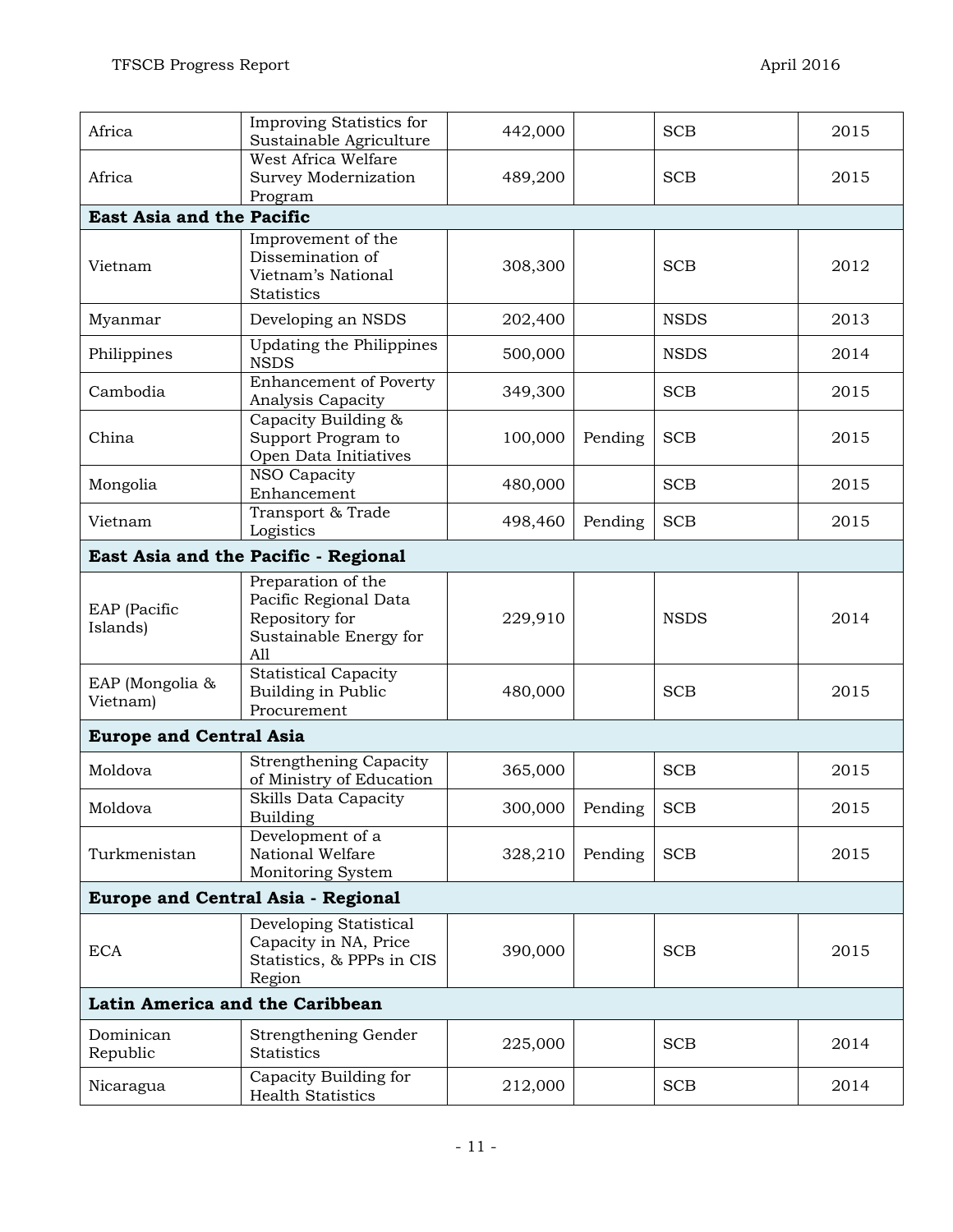| Panama            | <b>Integrated National</b><br><b>Health Statistics System</b>                         | 290,000 |         | <b>SCB</b>                | 2014 |  |  |  |
|-------------------|---------------------------------------------------------------------------------------|---------|---------|---------------------------|------|--|--|--|
| El Salvador       | Indicators for<br>Educational<br>Opportunities                                        | 98,680  |         | <b>SCB</b>                | 2015 |  |  |  |
| <b>Bolivia</b>    | Living Well Indicators                                                                | 300,000 | Pending | <b>SCB</b>                | 2015 |  |  |  |
| Haiti             | Strengthening the<br>Education M&E System                                             | 500,000 | Pending | <b>SCB</b>                | 2015 |  |  |  |
| Guatemala         | Improving Quality &<br>Accessibility of Data for<br>Evidence-Based<br>Decision Making | 397,500 | Pending | <b>SCB</b>                | 2015 |  |  |  |
|                   | Latin America and the Caribbean -                                                     |         |         |                           |      |  |  |  |
| <b>Regional</b>   |                                                                                       |         |         |                           |      |  |  |  |
| LAC (Caribbean)   | <b>ODRA</b> Action Plan                                                               | 200,000 | Pending | <b>SCB</b>                | 2014 |  |  |  |
| LAC (Caribbean)   | <b>Energy Statistics</b><br>(OLADE)                                                   | 500,000 | Pending | <b>SCB</b>                | 2015 |  |  |  |
| LAC (Caribbean)   | Measuring the Economic<br>Impact of Tourism in the<br><b>OECS</b>                     | 400,000 |         | <b>SCB</b>                | 2015 |  |  |  |
|                   | <b>Middle East and North Africa</b>                                                   |         |         |                           |      |  |  |  |
| West Bank/Gaza    | Palestine PECS 2016/17                                                                | 700,000 |         | DP                        | 2016 |  |  |  |
| <b>South Asia</b> |                                                                                       |         |         |                           |      |  |  |  |
| Bangladesh        | Enhancing Capacity for<br><b>Urban Poverty Statistics</b>                             | 300,000 |         | <b>SCB</b>                | 2014 |  |  |  |
| Sri Lanka         | <b>Improving Poverty</b><br>Estimation                                                | 160,000 |         | <b>SCB</b>                | 2014 |  |  |  |
| Pakistan          | NSO Capacity Building                                                                 | 140,000 |         | <b>SCB</b>                | 2015 |  |  |  |
| Bangladesh        | NSO Capacity Building                                                                 | 383,300 |         | <b>SCB</b>                | 2015 |  |  |  |
| <b>Global</b>     |                                                                                       |         |         |                           |      |  |  |  |
| Global            | Supporting the<br>Implementation of the<br>Scaling-Up Initiative for<br><b>SCB</b>    | 455,000 |         | <b>SCB</b>                | 2008 |  |  |  |
| Global            | Workshops and<br>Seminars                                                             | 400,000 |         | Workshops and<br>seminars | 2010 |  |  |  |
| Global            | Support for Open<br>Government Data<br>Initiatives (SOGDI)                            | 500,000 |         | <b>SCB</b>                | 2012 |  |  |  |
| Global            | 3rd Round of ODRA &<br><b>Action Plans</b>                                            | 350,000 |         | <b>SCB</b>                | 2014 |  |  |  |
| Global            | Open Data e-Learning                                                                  | 274,500 |         | <b>SCB</b>                | 2014 |  |  |  |
| Global            | ISI Support for<br>Developing Country<br>Participation in<br>Conferences              | 500,000 |         | <b>SCB</b>                | 2014 |  |  |  |